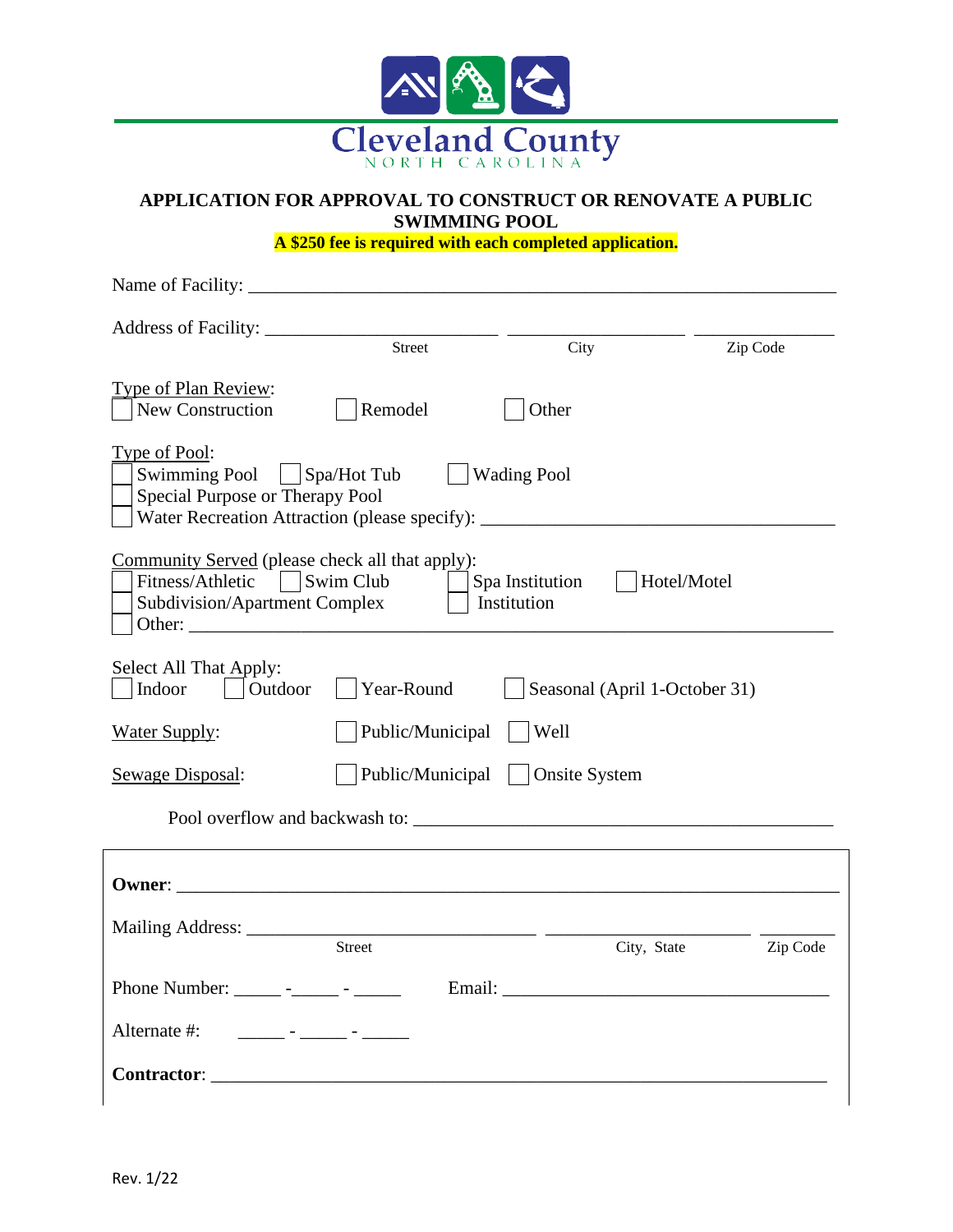| Address of Contractor:                                                                                                                | <b>Street</b> | City, State                                                                                                      | Zip Code |
|---------------------------------------------------------------------------------------------------------------------------------------|---------------|------------------------------------------------------------------------------------------------------------------|----------|
| Phone Number: ______ -_____ - ______                                                                                                  |               |                                                                                                                  |          |
| Alternate #:<br><u> 1990 - Jan Andrew Harry Harry Harry Harry Harry Harry Harry Harry Harry Harry Harry Harry Harry Harry Harry H</u> |               |                                                                                                                  |          |
| G.S. $87-1$                                                                                                                           |               | Pools shall be constructed by a contractor licensed by NC Licensing Board for General Contractors as required by |          |
|                                                                                                                                       |               |                                                                                                                  |          |
|                                                                                                                                       |               |                                                                                                                  |          |
|                                                                                                                                       |               |                                                                                                                  |          |
|                                                                                                                                       | <b>Street</b> | City, State                                                                                                      | Zip Code |

| Phone Number:<br>$\overline{\phantom{0}}$                                                                       | Email: |
|-----------------------------------------------------------------------------------------------------------------|--------|
|                                                                                                                 |        |
| Alternate #:                                                                                                    |        |
|                                                                                                                 |        |
| $*$ Pool plans and specifications shall be prepared by a registered design professional as required by G.S. 89C |        |
| Engineering or G.S. 83A Architecture                                                                            |        |

#### **The owner** shall submit:

- A minimum of two complete sets of plans for review. Plans shall be drawn to scale. All prints and drawings shall be a minimum of 18 x 24 inches and a maximum size of 36 x 42 inches. Plans shall include:
	- 1. Plan and sectional view dimensions of both the pool and the area enclosed by the barrier fences to include the bathhouse and the equipment room and pool accessories;
	- 2. Specifications of all treatment equipment used and their layout in the equipment room;
	- 3. A piping schematic showing piping, pipe size, inlets, main drains, skimmers, gutter outlets, vacuum fittings and all other appurtenances connected to the pool-piping system;
	- 4. Layout of the chemical storage room; and
	- 5. Specifications for the water supply and wastewater disposal systems that include aspects such as well location and backwash water disposal where applicable.
	- Plan review fee payment of \$250.00
	- Application for approval to construct or renovate a public swimming pool.
	- Specification documents submitted for: If Applicable:

Circulation Pump Pool Heater Filter Slide Automatic Chemical Feeder **Diving equipment**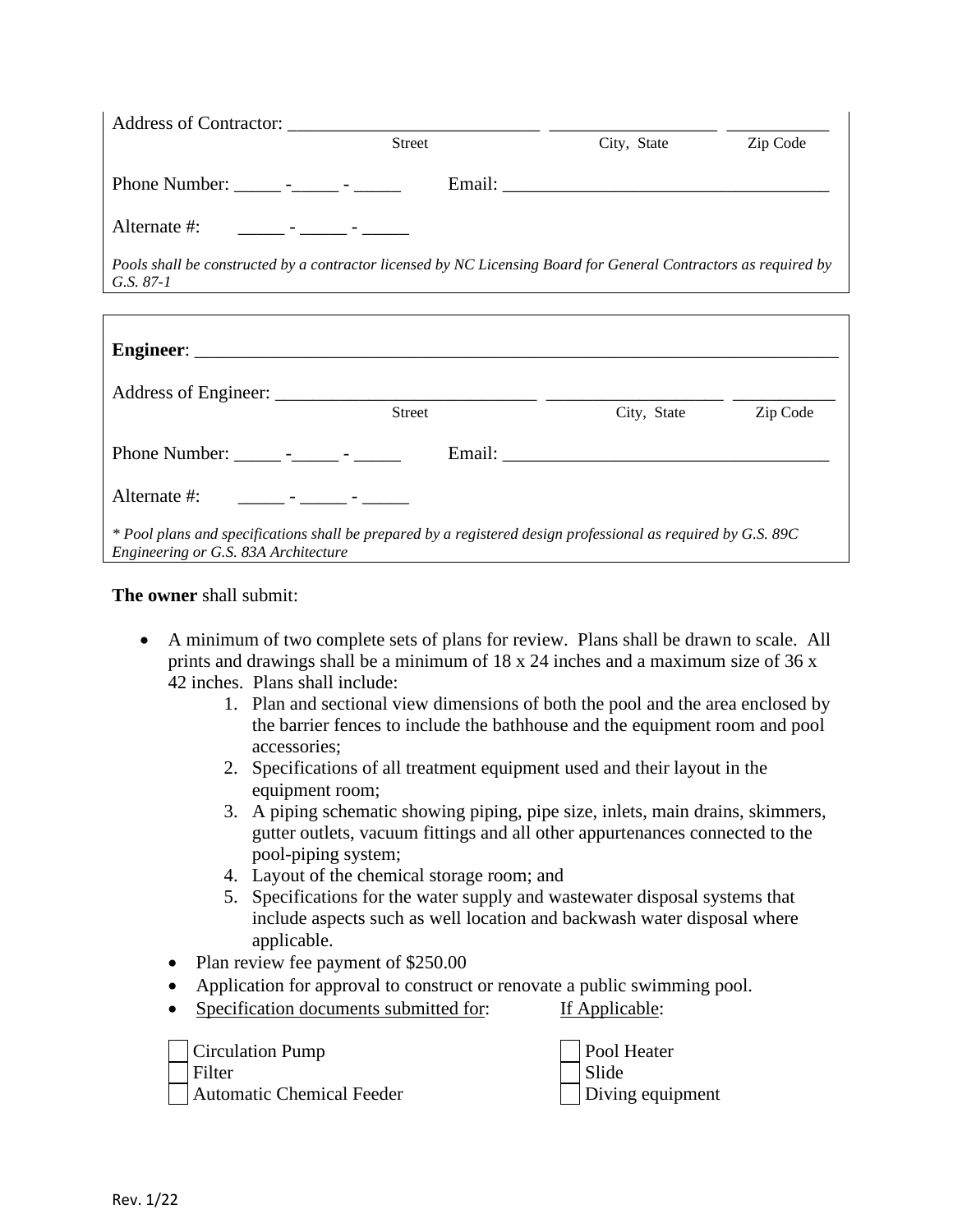| <b>Surge Container</b><br><b>Skimmers</b><br><b>Equalizer Suction Outlet Cover</b><br>Variable Height Surface Skimmer<br><b>Water Recreation Features</b><br><b>Return Flow Meter</b><br>Main Drain Covers/Grates<br><b>Feature Pump</b><br>Adjustable Inlets |
|---------------------------------------------------------------------------------------------------------------------------------------------------------------------------------------------------------------------------------------------------------------|
| <b>POOL</b>                                                                                                                                                                                                                                                   |
| Yes<br>N <sub>o</sub><br>Will pool be lifeguarded?                                                                                                                                                                                                            |
| Number of units of life saving equipment: Ring Buoy & Body Hook: _____ of each                                                                                                                                                                                |
|                                                                                                                                                                                                                                                               |
|                                                                                                                                                                                                                                                               |
|                                                                                                                                                                                                                                                               |
|                                                                                                                                                                                                                                                               |
| Turnover Rate: _________GPM                                                                                                                                                                                                                                   |
|                                                                                                                                                                                                                                                               |
| <b>Materials of Construction:</b><br>$\Box$ Concrete $\Box$ Vinyl<br>Gunite<br>$\vert$ Fiberglass<br>Pool Shell:<br>and the property                                                                                                                          |
| Pool Finish Color:<br>$\overline{\rm No}$<br>Yes<br>Pool Surface Finish Slip Resistant?                                                                                                                                                                       |
|                                                                                                                                                                                                                                                               |
| Number of Skimmers:<br>Number of Inlets:<br>Skimmer Pipe Size: ____________ in<br>Max GPM Equalizer Cover Can Handle: ______                                                                                                                                  |
| Main Drain Pipe Size: _________ in                                                                                                                                                                                                                            |
| Hydrotherapy Drain Size (if available) : ______ sq. in<br>Max GPM Hydrotherapy Drain Cover Can Handle: ______<br>Hydrotherapy Drain Pipe Size: _______ in                                                                                                     |
|                                                                                                                                                                                                                                                               |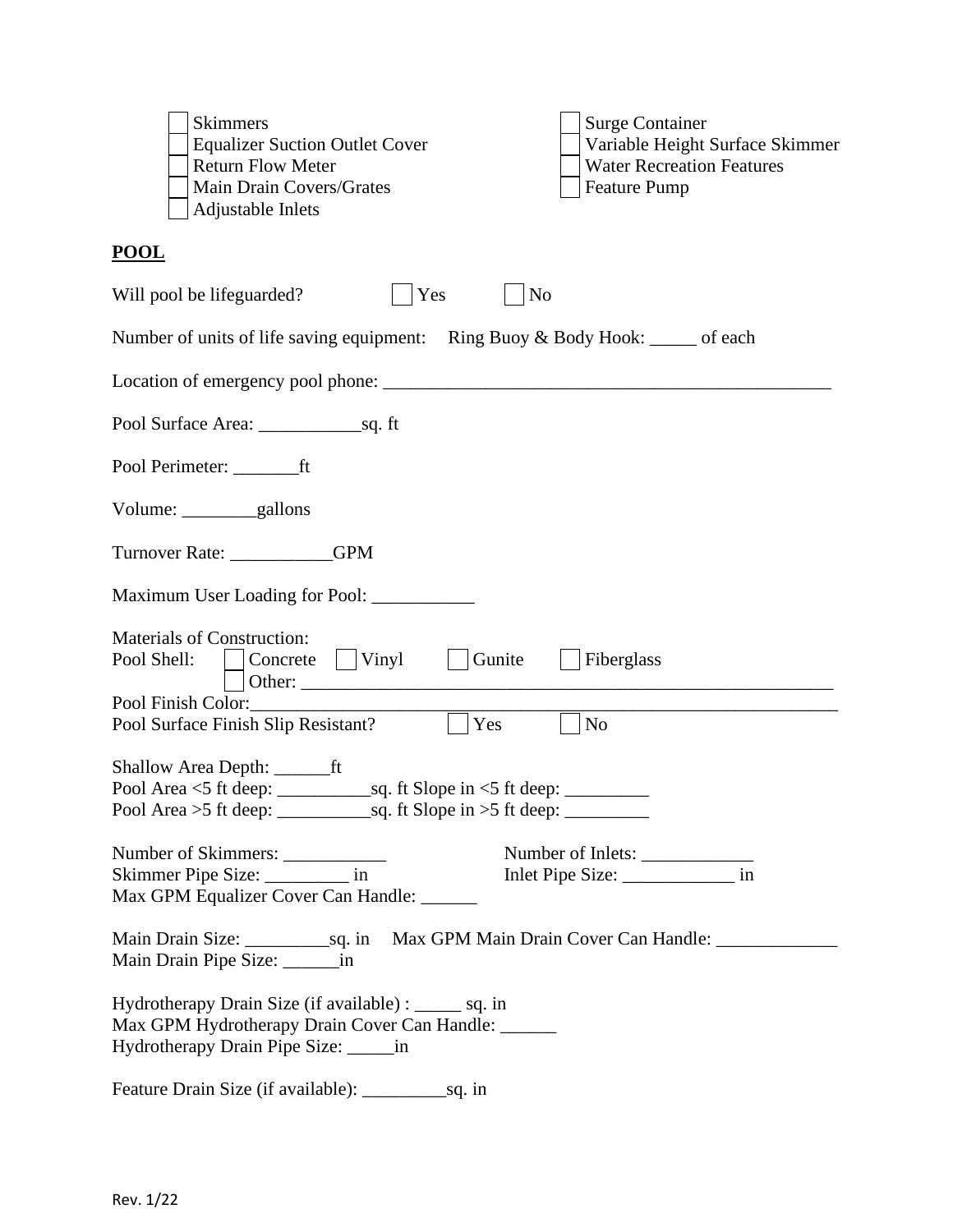| Max GPM Feature Drain Cover Can Handle: ____________                                                                                                                                                                                                                                                                                                                                                                         |
|------------------------------------------------------------------------------------------------------------------------------------------------------------------------------------------------------------------------------------------------------------------------------------------------------------------------------------------------------------------------------------------------------------------------------|
| Feature Drain Pipe Size: _______________ in                                                                                                                                                                                                                                                                                                                                                                                  |
| Filter Flow Rate: ________ GPM per sq. ft of bed area                                                                                                                                                                                                                                                                                                                                                                        |
| Type of Disinfection:   Chlorine   Bromine   Salt Water System   Biguanide                                                                                                                                                                                                                                                                                                                                                   |
| Number of ladders provided:                                                                                                                                                                                                                                                                                                                                                                                                  |
| No<br>Night Time Swimming:<br>$\vert$ Yes                                                                                                                                                                                                                                                                                                                                                                                    |
| Underwater Lighting (if provided): _____watts/sq. ft of water surface<br>_________lumens/sq. ft of water surface                                                                                                                                                                                                                                                                                                             |
| Deck Lighting (if provided): ____________ ft-candles                                                                                                                                                                                                                                                                                                                                                                         |
| Decking:                                                                                                                                                                                                                                                                                                                                                                                                                     |
| <b>Barrier Fence:</b><br>Fence/entrance gate detail drawn on plan?<br>Yes (skip to next section)<br>No (provide fence schematic)                                                                                                                                                                                                                                                                                             |
|                                                                                                                                                                                                                                                                                                                                                                                                                              |
| Type of Release Mechanism on Access Gate(s): ___________________________________                                                                                                                                                                                                                                                                                                                                             |
| in<br>Height of Release Mechanism on Access Gate(s): __________________________________                                                                                                                                                                                                                                                                                                                                      |
| <b>RESTROOMS AND SHOWERS:</b>                                                                                                                                                                                                                                                                                                                                                                                                |
| Number of fixtures provided:<br><b>Males</b><br>Females<br>Showers:<br>Showers:<br>Lavatories: _____<br>Water Closets:<br>Water Closets:                                                                                                                                                                                                                                                                                     |
| Yes<br>Bench or room provided for dressing?<br>No<br>Are showers provided on the pool deck enclosure?<br>No<br>Yes<br>Yes<br>Are showers drained to sanitary sewer?<br>N <sub>0</sub><br>Shower(s) are required so that bathers may shower before entering the pool. For use as a cleansing shower, soap<br>must be provided and shower(s) must drain to sanitary sewer or onsite wastewater system. Extra rinse showers and |

*foot showers may deviate from these requirements.*

# **CHEMICAL AND EQUIPMENT ROOM**: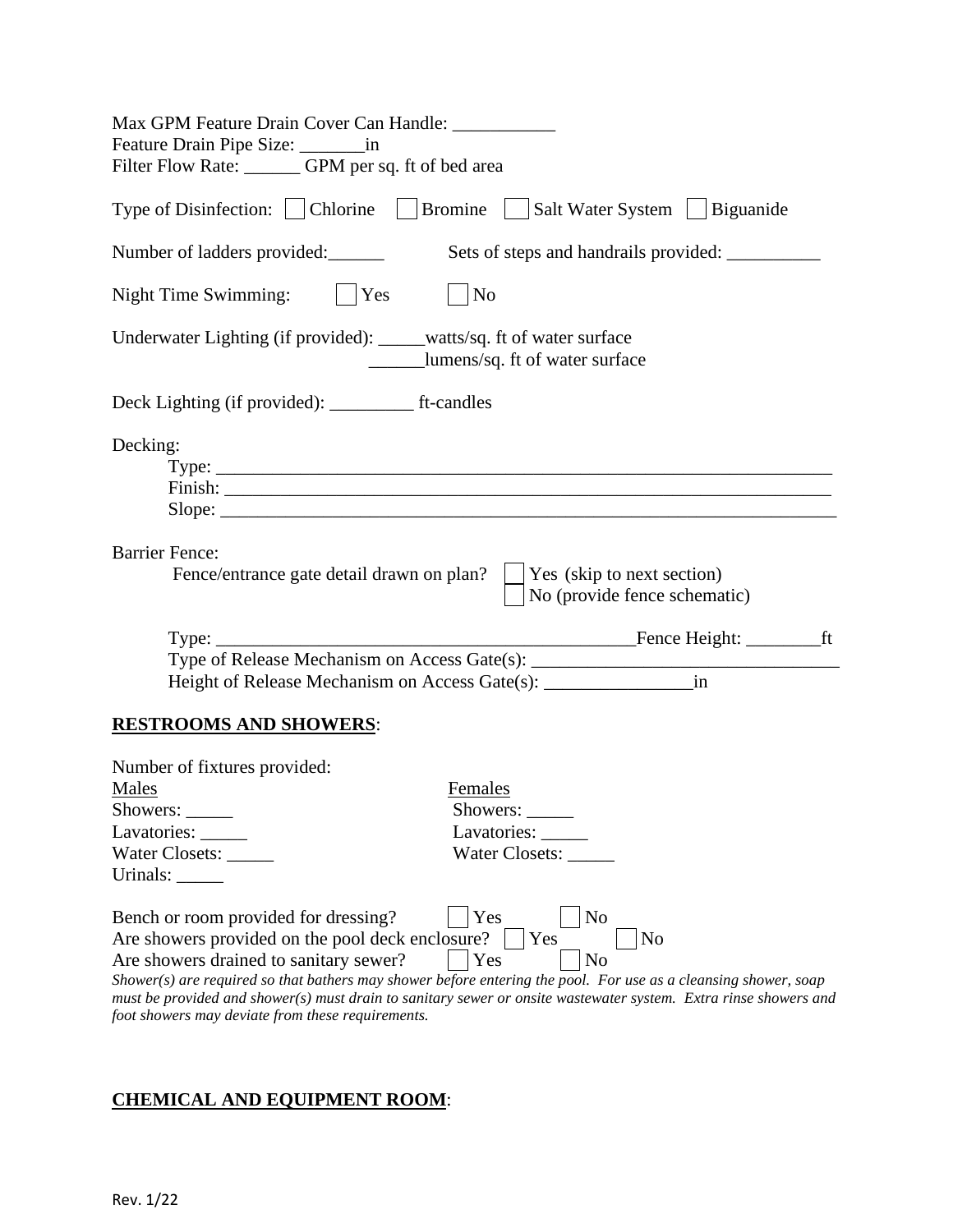| <b>Chemical Room Dimensions:</b><br>Shelf provided<br>Lighting                                                                                                                | _______ width ________ length _______ height |                          |
|-------------------------------------------------------------------------------------------------------------------------------------------------------------------------------|----------------------------------------------|--------------------------|
| Type of Ventilation:<br>Vented away from pool                                                                                                                                 | Natural Cross Draft                          | <b>Continuous Forced</b> |
| Equipment Room Dimensions: ________ width _______ length ______ height<br>Lighting<br>Floor drain to sanitary sewer<br>Floor sloped not less than $\frac{1}{4}$ inch to drain |                                              |                          |
| Type of Ventilation:<br>Vented away from pool                                                                                                                                 | <b>Natural Cross Draft</b>                   | <b>Continuous Forced</b> |
| <b>CALCULATIONS:</b>                                                                                                                                                          |                                              |                          |
| <b>POOL PERIMETER:</b>                                                                                                                                                        |                                              |                          |
| <b>SURFACE AREA:</b>                                                                                                                                                          |                                              |                          |

VOLUME (in gallons):

FLOW RATE (gpm):

TURNOVER RATE: BATHER LOAD:

## **RESPONSIBILITY:**